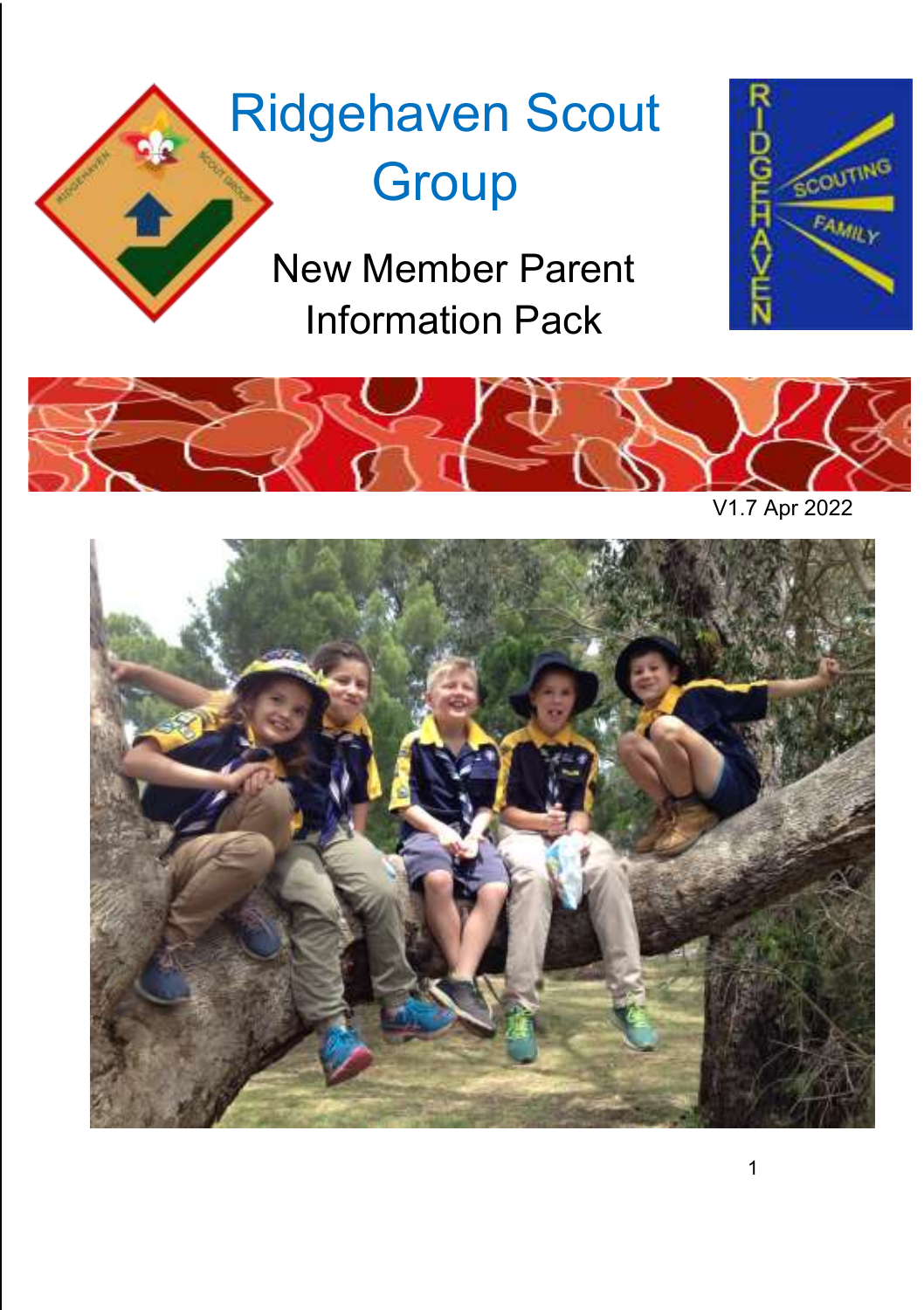## Welcome to our Group

As a new member, or a returning member, we welcome you to Ridgehaven Scout Group and look forward to many rewarding years of fun and adventure with you and your child/ children.

This booklet is designed to give you an insight into what lies ahead and to answer some of the questions you will no doubt have. There may well be questions that are not answered here; please feel free to ask any of the Leaders or Parent Committee personnel.

Hopefully we can catch up soon for a face to face in the near furture.

A little bit about

Scouting...

The Scout movement, the World's largest youth organisation, exists in more than 180 countries Worldwide and has in excess of 25,000,000 members. Scouting has been in existence since 1907 - in Australia since 1908.

Boys and girls can join Scouting from 5 years of age, and may continue through the sections until they are adults at age 26. Many of our Leaders are ex Scouts themselves.

 $\mathcal{L}$ By enrolling your child in Scouts you are giving them the opportunity for a fun educational experience above and beyond what the school system offers. Scouting emphasises nature, adventure, citizenship, leadership & having great fun. It develops skills, knowledge and attitudes that benefit our children throughout their lives. From the Joey Section onwards, young people are gradually given more opportunity to work in small autonomous (but supervised) groups in order to develop leadership skills. Ridgehaven comprises sections for each age group— Joeys, Cubs, Scouts and Venturers. Ask the leaders for details.



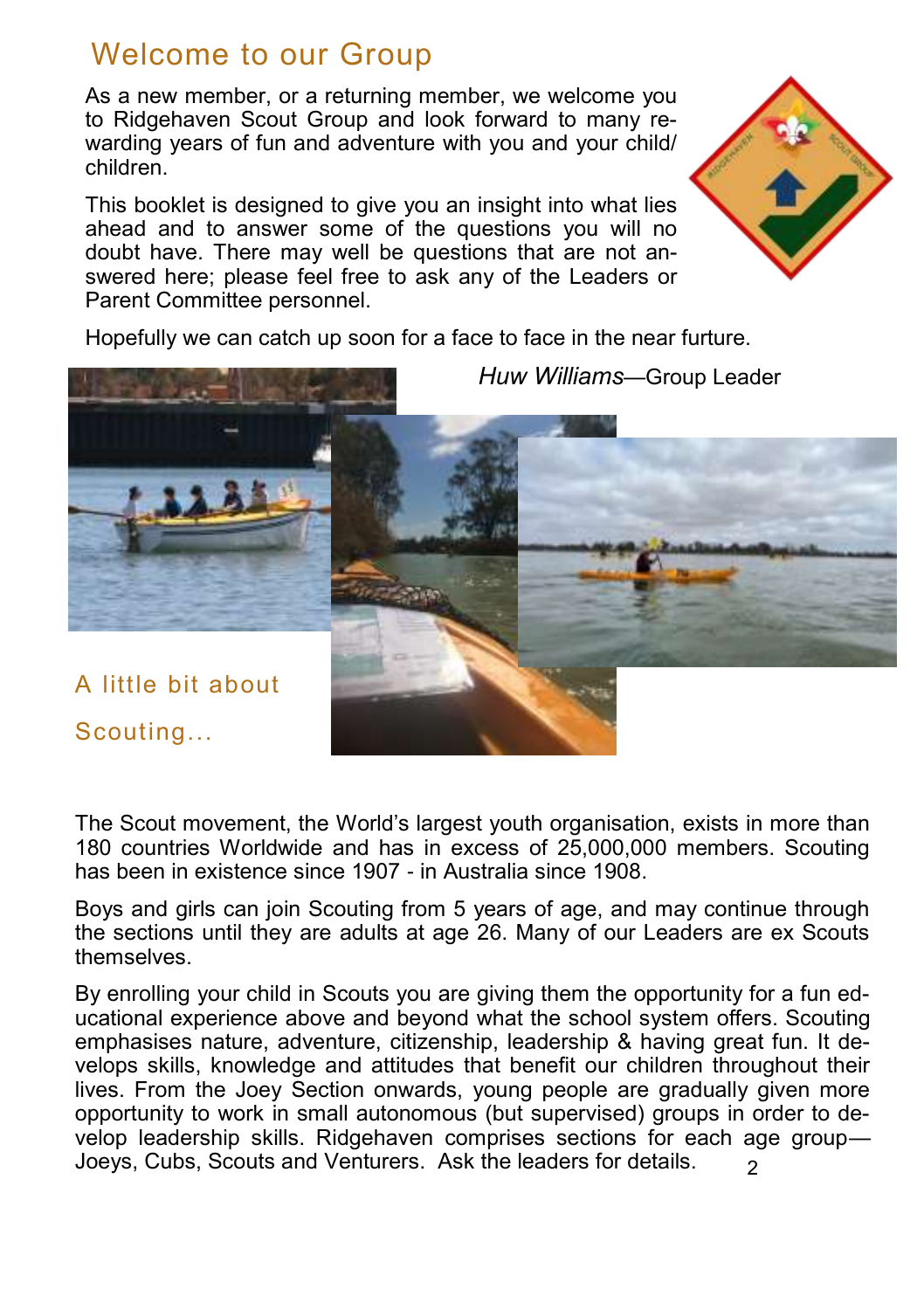

You are welcome to "Come and Try" scouts at Ridgehaven. Your child is automatically covered by the Scout Association Insurance for three weeks, allowing him/her to participate in the Group activities.

We invite you to fill in our Trial member application before you come or wait till you visit:

After the 3 weeks, the 'Application to Join' should be completed, and membership fees (including Scout Association registration, group fees and Section fees) become due. You will get two emails with information on how to complete the application.

Once joined you will receive an account from the treasurer and an Investiture (joining ceremony) is conducted for new members, it is expected that an invested member wears their uniform to section nivested member wears alon allows to secure.<br>Trial Member Application nights (See Page 5).

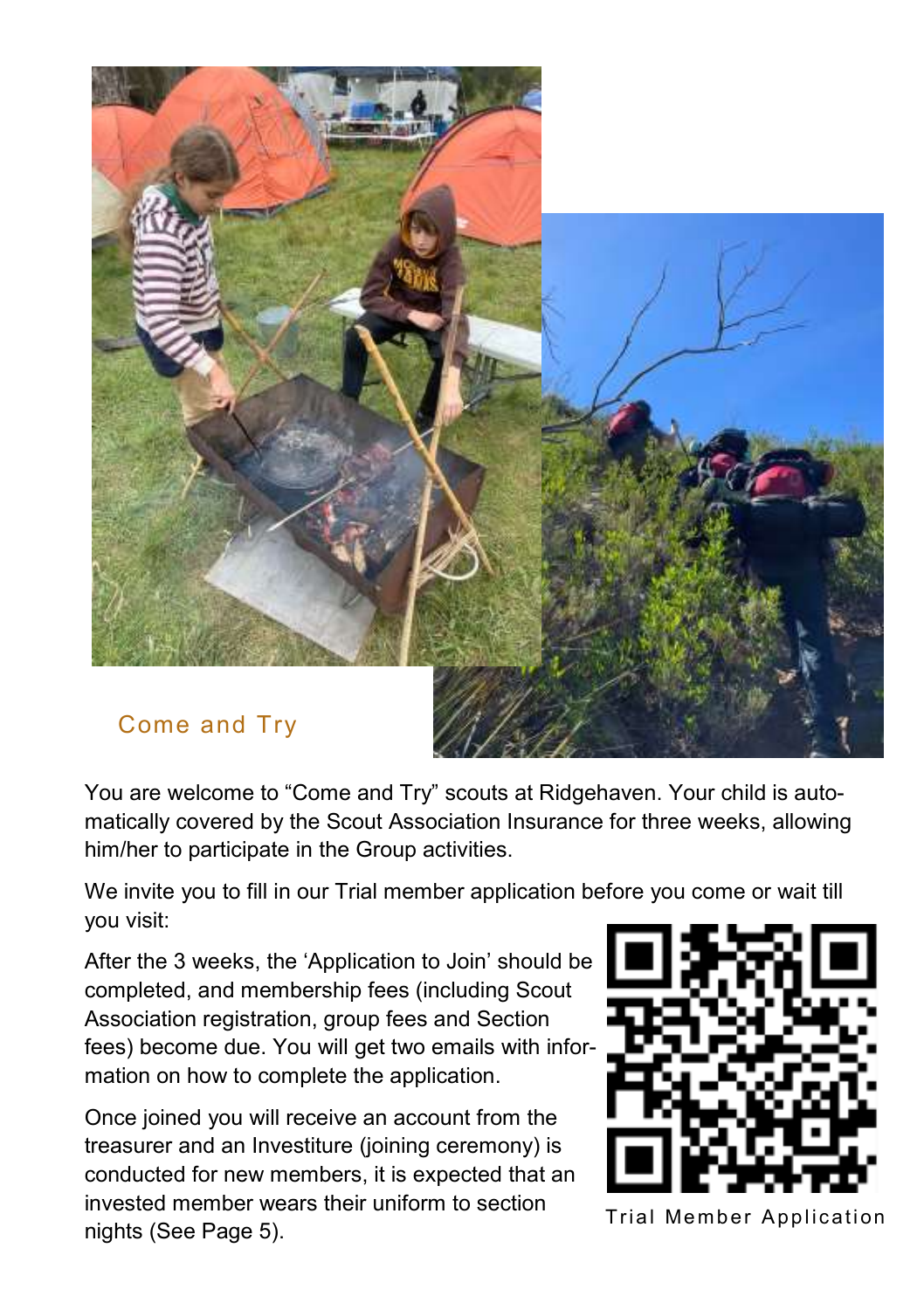### **Joining Checklist**

#### **Uniform**



**Sections**

### **Joey Scouts**

**(approx. 5 to 8 years old)**

Monday 6:00 to 7:00 pm

Joey Scout Leader: Huw Williams (Pinarroo)

## **Cub Scouts**

**(approx. 8 to 11 years old)**

Tuesday 6.30pm to 8.00pm

Cub Scout Leader: Stacey Hardaker (Rikki)

Wednesday 7.00pm to 8.30pm

Cub Scout Leader: Tom Williams (Hathi)

## **Scouts**

**(approx. 11 to 15 years old)**

Friday 7.00pm to 9.00pm

Scout Leader: Thomas Wakefield

## **Venturers**

**(approx. 15 to 18 years old)**

Friday 7.00pm to 10.00pm

Venturer Leader: Joella Wakefield

See Page 6/7 for contact details

As per Page 5 of this information pack! The uniform is required for your child to be invested.

#### **Forms**



Have you returned the Youth Member application. This form is processed by the membership officer and Scouts SA HQ. An invoice will be sent to your nominated email address for membership fees.

### **Operoo**



The group uses a third party application (Operoo) for managing permissions for attendance at events outside the hall and for upkeep of medical information, you will receive an invitation from the group to set up a profile in Operoo.

### **Record books**



Scouts Australia runs an Award Scheme, requirements and achievements are maintained online. Physical record books are available to purchase should you wish to do so, there are two types of books. An **Outdoor Adventure Skills** record book which you use throughout your Scouting life and a **Section Record Book** which would be replaced each time you link up to the next section. These books are **\$15 each, but online version is adequate.**

#### **Badges**



badges for the uniform. See your section When invested your child will receive a set of leader for a diagram on where they should all be sewn! 4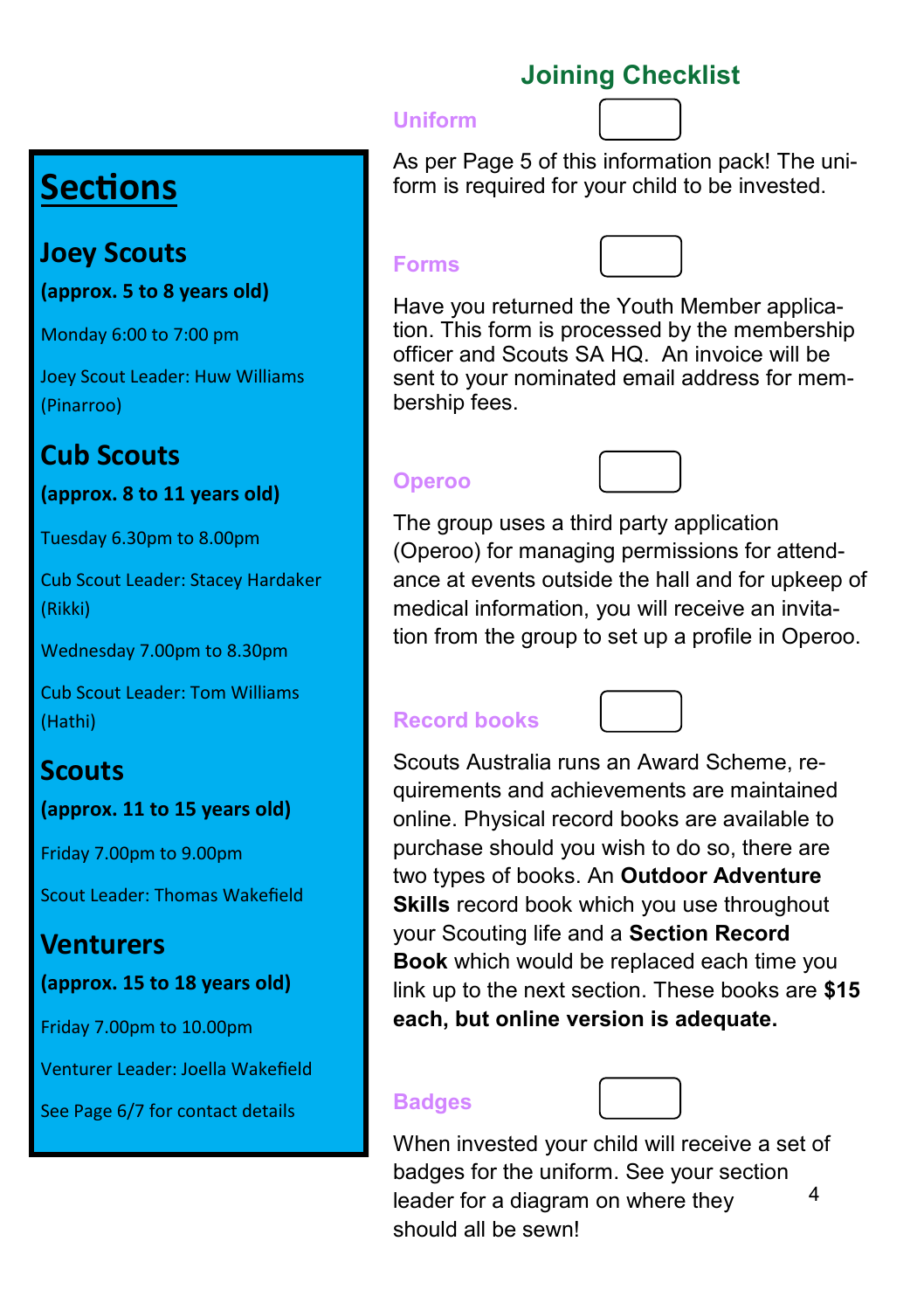# Uniforms

From the night of investiture, your child will be expected to wear uniform. Scouts shirts are only available from the uniform department of the Exurbia Uniform shop, 134A The Parade Norwood or you can visit them online at https://exurbia.com.au/scout-shop/



Joey Navy/ Rust Polo shirt only

- Cub Navy/ Yellow Polo or button shirt
- Scout Navy/ Green Polo or button shirt

Venturer Navy/ Maroon Button shirt only

For formal occasions the uniform should be worn with stone coloured pants or skirt. For all other events can be either blue, black or stone pants or shorts.

Regulation stone pants can be sourced from Exurbia or those found in local department stores are acceptable.

Your child will receive their Ridgehaven scarf, woggle and several badges at their investiture, the cost is included in your first account.

Please ensure all items of clothing are named. Most badges are provided by the Group. If these items are lost, we ask that you replace them at cost.

Optional items are available these are worn to some outside events, they are practical and also an easy way for everyone to identify members of our Group when not wearing uniform.

For details and sizing contact uniforms@ridgehaven.sa.scouts.com.au.

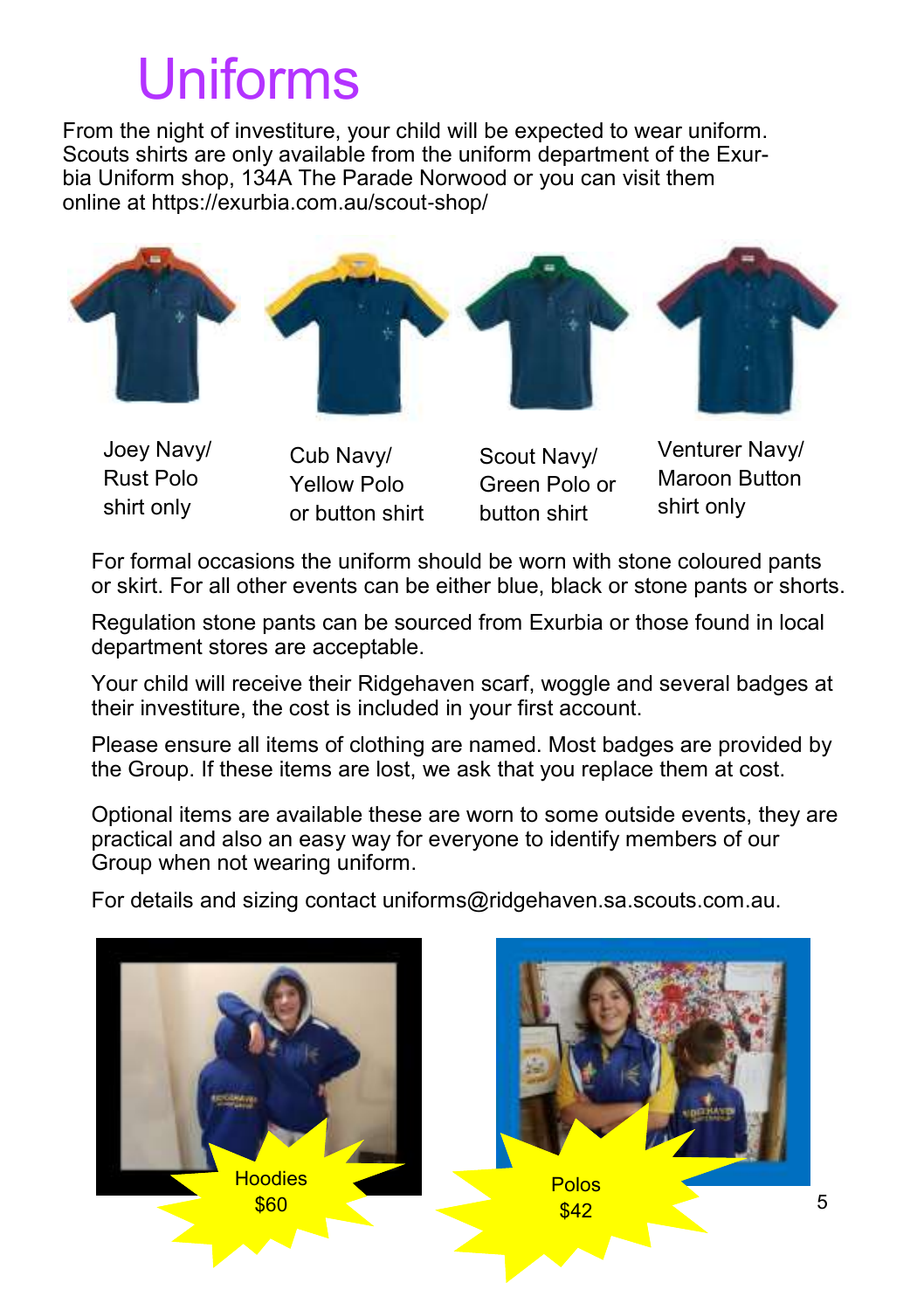# Leader Teams

### **Joey Scouts**

Our Joey Scout Leaders are:

- Huw Williams (Pinarroo),
- James Love (Magpie)
- Charlotte Nitschke (Bilby), and
- Beth Penhall (Penguin)

Contact: leaders.joeys@ridgehaven.sa.scouts.com.au

## **Cub Scouts**

Our Tuesday Cub Leaders are:

- Stacey Hardaker (Rikki) and
- Chris Webber (Bagheera)

Contact: leaders.cubs.tuesday@ridgehaven.sa.scouts.com.au



Our Wednesday Cub Leaders are:

- Tom Williams (Hathi),
- Kieran Crook (Bagheera) and
- Hayley Penhall

Contact: leaders.cubs.wednesday@ridgehaven.sa.scouts.com.au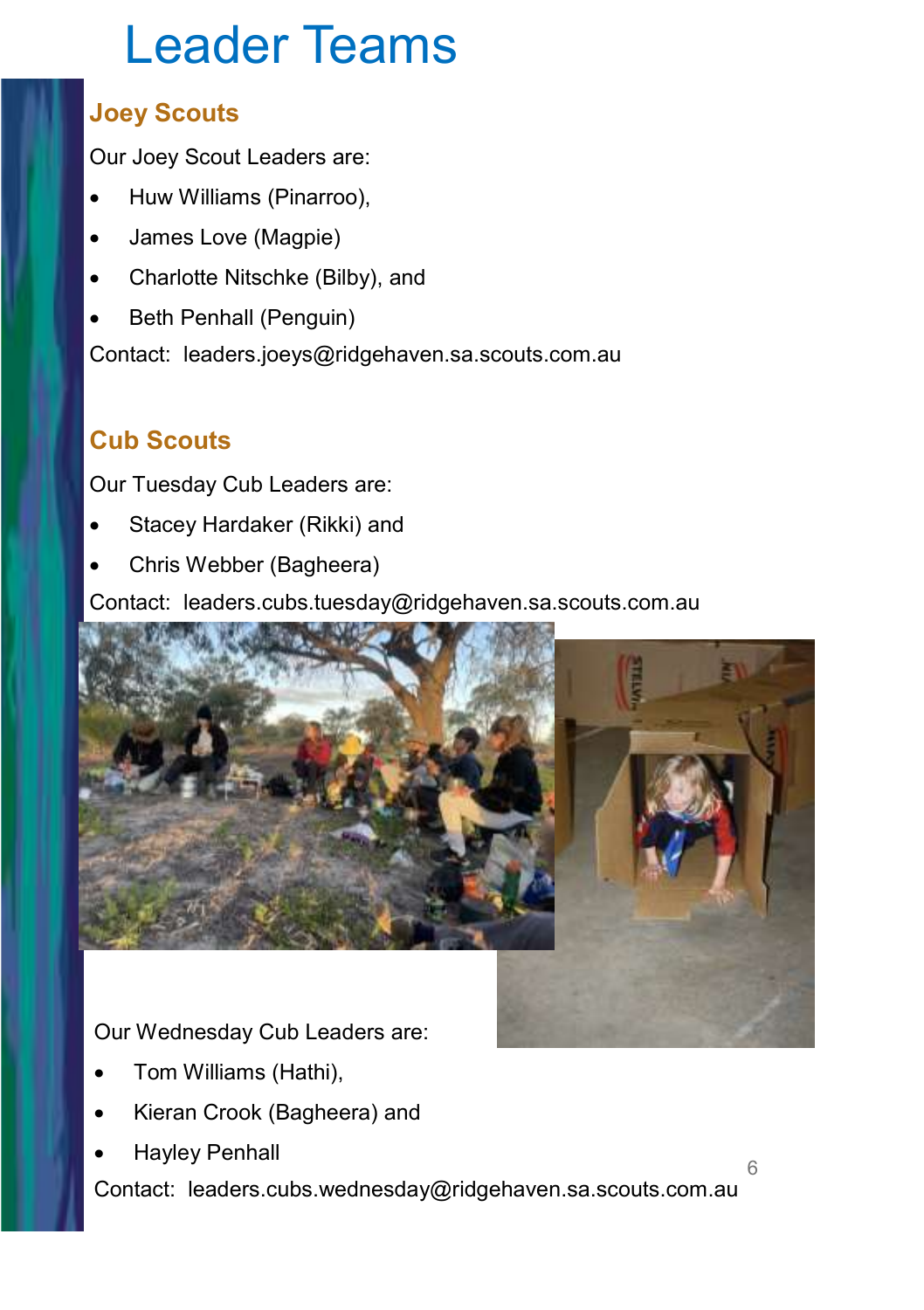### **Scouts**

The Scout Leaders are:

- Thomas Wakefield (ATM)
- Alan Bennett (Malta),
- Adam Simpson (Subway),
- Wendy Penhall (Wartu)
- Matthew Spencer (Spanner) and
- Katherine Carter (Dangerous)

Contact: leaders.scouts@ridgehaven.sa.scouts.com.au



#### **Venturers**



The Venturer Leaders are:

- Joella Wakefield,
- Ashley Sykes and
- Thomas Milham

Contact: leaders.venturers@ridgehaven.sa.scouts.com.au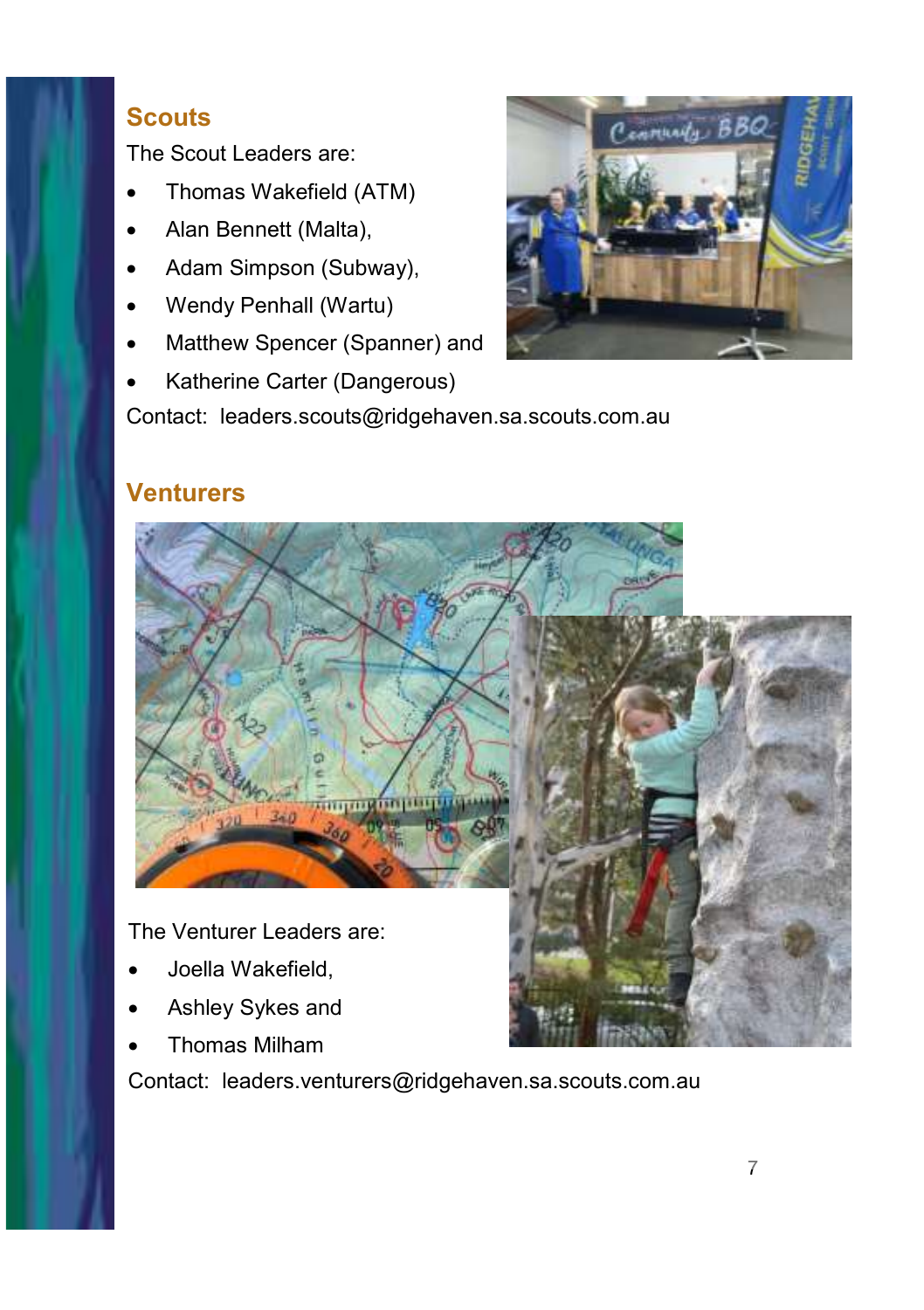# Parent Involvement

There is an expectation that parents/caregivers will be involved in Ridgehaven Scout Group. We appreciate that personal commitments will vary greatly but as we are a volunteer organisation every contribution counts toward providing the best Scouting experience for our kids. We cannot operate without parent input and there are a variety of ways that you can contribute

#### **Assisting with Meetings**

All sections would appreciate an extra pair of hands, eyes and ears at their meetings. You might be willing to attend camp or have a particular skill you can share. Please speak to your Section Leader about becoming a parent helper.

#### **Joining the Committee**

This is not a very hard task – it really only involves a monthly meeting and helping to organize a few fundraising activities and maintaining our grounds and equipment etc. It is expected that every family will be represented on the Committee, for a least one term of office, during their child's Scouting career.

#### **Fundraising**

10% (approx.) of the group's running costs need to be raised through fundraising. We expect that all parents will support these efforts. Fundraising activities have in the past included sausage sizzles, quiz nights and chocolate sales. Recently we have taken advantage of People's Choice Lottery tickets and Entertainment books. We also apply for grants from Government & other entities. New ideas are welcome, as are many hands assisting! Our fundraising committee would welcome your help.

Contact : fundraising.team@ridgehaven.sa.scouts.com.au.

#### **Transport Occasionally**

Parent help is required to assist with transporting the children to various activities included in our program. With everyone contributing to carpooling we can avoid having to pass on transport costs for camps and excursions.

#### **Working Bees**

Once a term, if needed, the committee organises a working bee. This might be a general tidy-up or there may be some very specific jobs that need to be done. There is an expectation that all families participate at least once a year. These working bees are social events and are a great opportunity to meet other Scouting parents.

#### **Becoming a Uniformed Leader**

Of course, not everyone is able to do this, but if you are interested in becoming a Leader, please speak to any of the Leaders. They will tell 8you that they have just as much fun as the children and get a very real sense of achievement of doing something worthwhile for the community.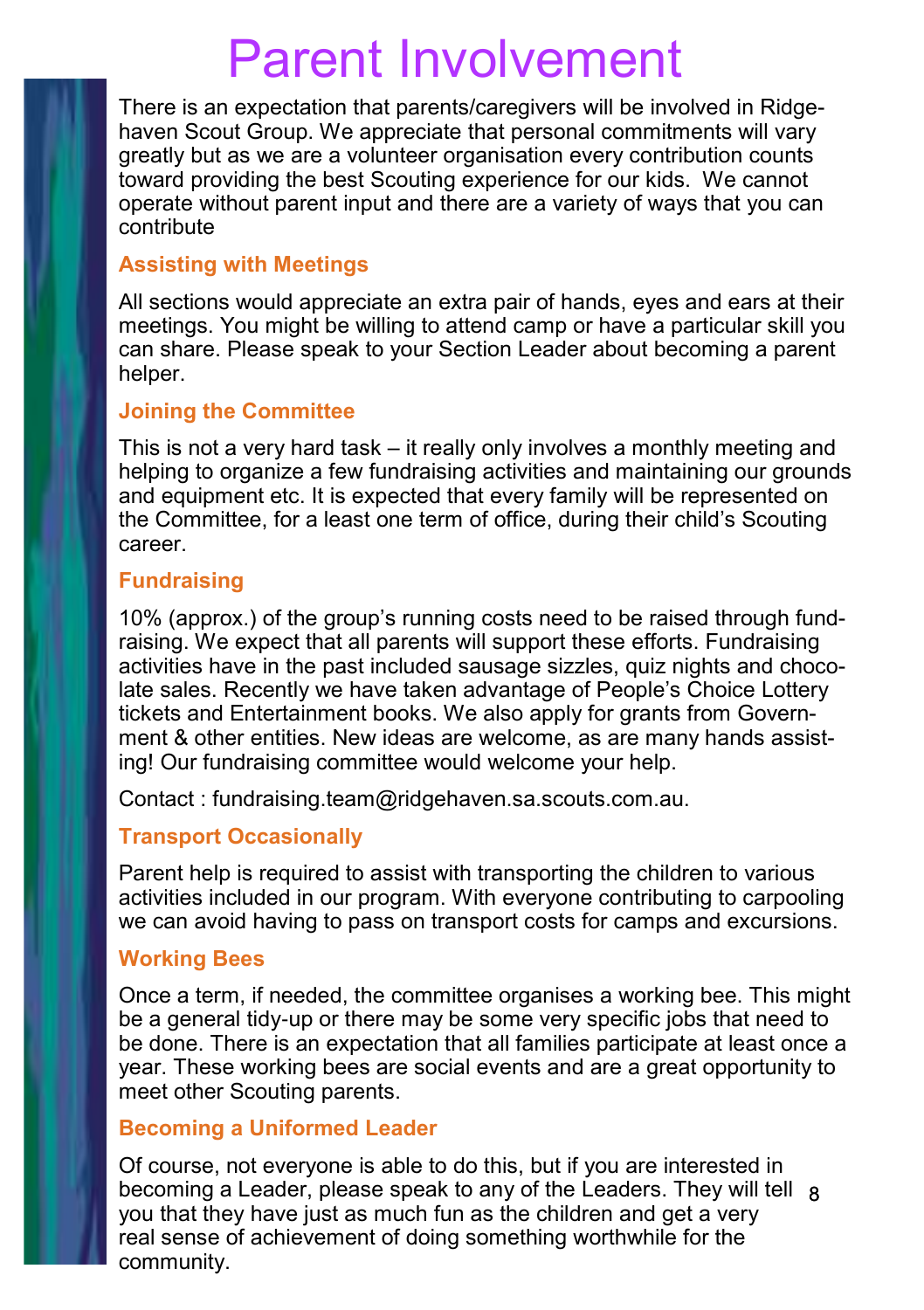Remember, there is no such thing as a professional Scout Leader. We all used to be a Mum or Dad just like you. The Scout Association provides informative and enjoyable training which turns laymen into Leaders – and without Leaders we wouldn't have a Scout Group for your child to join.

#### **Encouraging your child**

At the heart of Scouting is the idea of 'Learning by Doing'. Scouting is not about sitting on the sidelines and watching but 'having a go' and developing perseverance.

Depending on the Section your child is joining there are many opportunities to earn badges.

As your child progresses through the Sections they will be expected to take more responsibility for themselves and their achievements, commensurate with their greater experience and maturity.

The costs of any badges are covered in your fees. If you need any information about how to support you child in earning badges or any other area of Scouting, please do not hesitate to speak to your Section Leader who will be more than happy to help.

#### **Your Expectations**

Now, what's in it for you and your child? You can reasonably expect your child to be in the hands of capable and caring Leaders who have a commitment to provide a stimulating and interesting program designed to assist children to develop into self-reliant and responsible members of the community.

All our Leaders have undertaken thorough training and have Police Clearances and a working with Children Check.

The Leaders take their task of fulfilling the aims of Scouting very seriously. They undertake to take every reasonable care of your child, and to do their best, in partnership with you, to help your child to develop to their full potential.

#### **In Summary**

Your child will get out of Scouting not only what they put in, but what you as a family are able to assist with. Our Group works hard to build a "family" of many families who help each other to provide the best possible resources, facilities and support in order to provide great Scouting to the Youth Members in our care.

We encourage you to get involved, meet other families and help out where you can and we thank you for taking the time to consider where you can and we thank you for taking the time to consider the g<br>Scouting at Ridgehaven.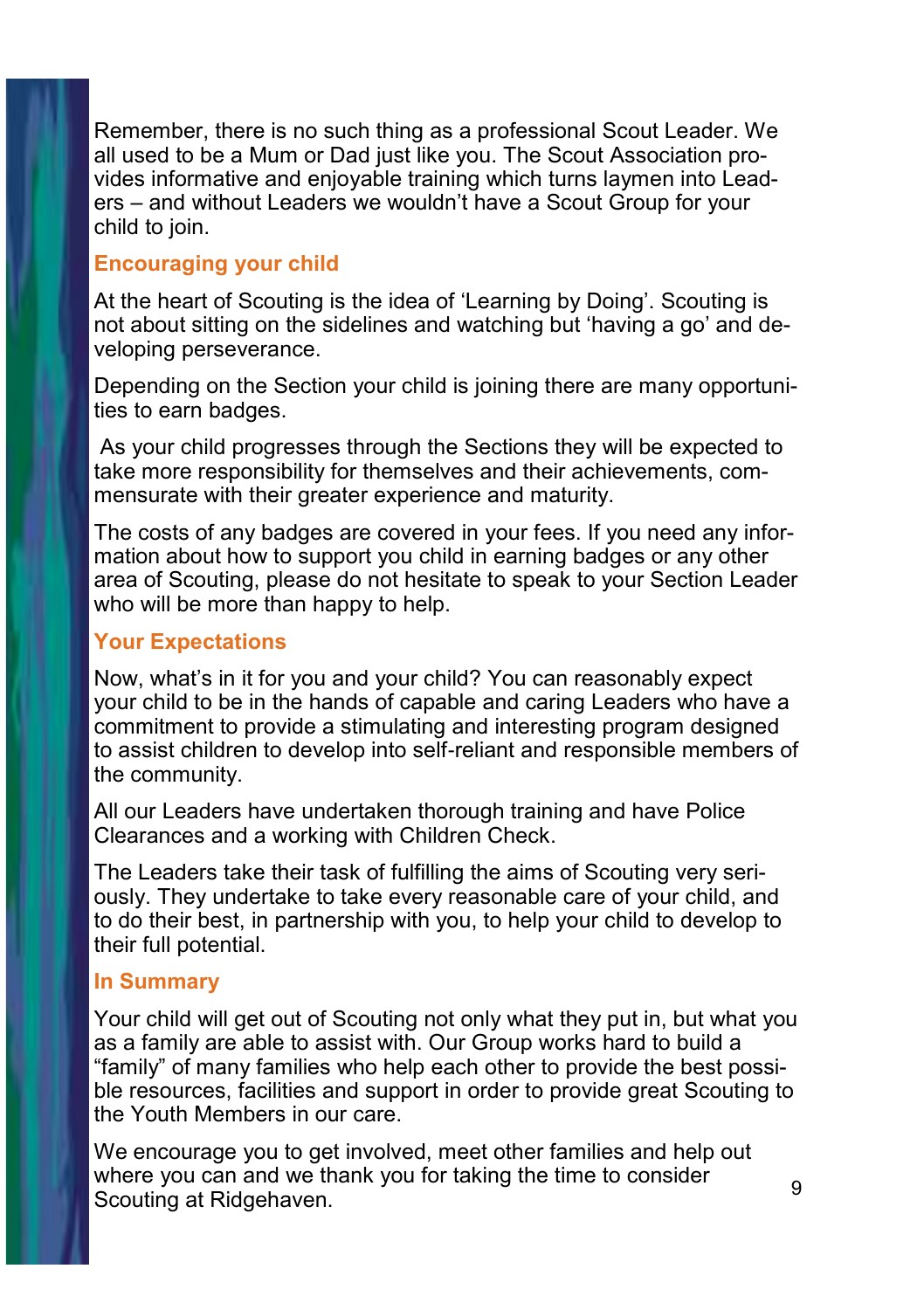# Financial

Fees are due at the start of each school term. Your prompt payment of your account will ensure we can access resources for the term's activities. Options are available to pay a whole year up front.

If, however, there are any extenuating circumstances that prevent you from meeting your account payment on time, then please con-



tact the Group Leader or the Treasurer. All matters are treated with the strictest confidence.

Scouting is a Not-For-Profit organisation and the fees are used to cover items such as:

- New equipment and resources such as tents, canoes, ropes, cooking gear, games equipment etc.
- Insurance
- Badges, certificates etc.
- Maintenance of the Scout Hall and equipment as well as utility bills (water, electricity, insurance)
- Leader uniforms and training

All of the above costs the Group over \$40,000 per year.

|                                                                                                                                                 | <b>Fees</b>                            | 1st Child | 2nd $Child +$ |
|-------------------------------------------------------------------------------------------------------------------------------------------------|----------------------------------------|-----------|---------------|
| Fees include affiliation to<br>Scouts SA, Group running<br>costs, Section budget contri-<br>bution. Please note, fees are<br>reviewed annually. | Membership<br>Fee Per Term             | \$90.00   | \$80.00       |
|                                                                                                                                                 | Scarf Pack in \$20.00<br>first account |           | \$20.00       |

Naturally with Scouting being fundamentally an outdoors-based program there will, from time to time, be sleepovers, camps, hikes and other excursions, which your child will no doubt want to attend. The cost of these activities, which is kept to a minimum, covers items like food and site fees, is in addition to the termly fees.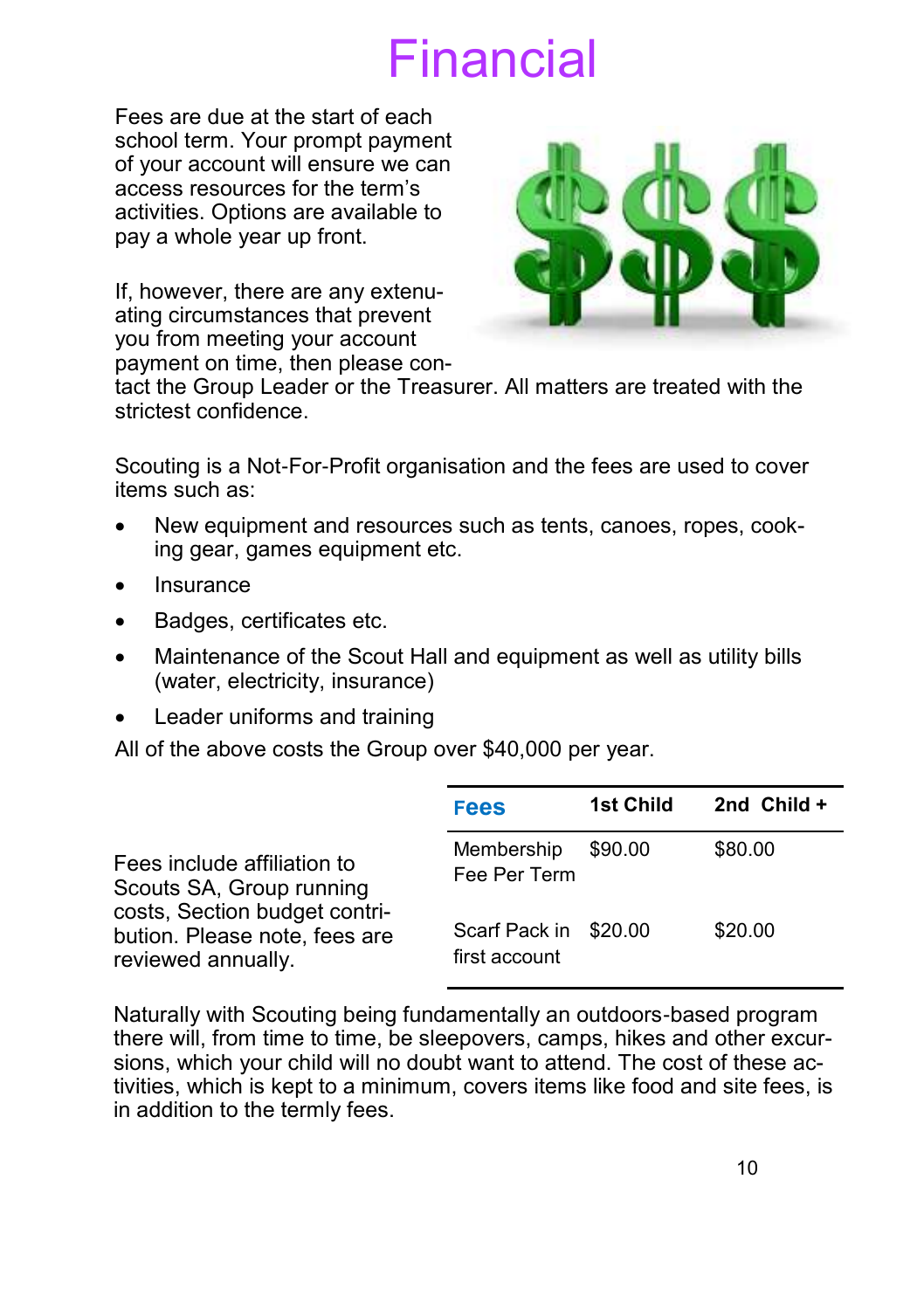# Who's Who at Ridgehaven

## **Contact Us**

ridgehaven@sa.scouts.com.au PO Box 93, St Agnes SA 5097

## **Group Leader:**

Huw Williams (Pinarroo) - 0403 178 691 Contact: gl.ridgehaven@sa.scouts.com.au

## **Assistant Group Leaders**:

Wendy Simpson (Alinga)

## **Group Committee**

The Group Committee is elected at each AGM (normally March).

The current committee members are listed below - please feel free to contact them with any queries or feedback. The role and responsibilities of the Parent Committee include organising all the fees, fundraising and maintenance of equipment, along with other fun activities planned throughout the year.

**Chairperson** : Alan Chilman

chairperson@ridgehaven.sa.scouts.com.au

**Secretary** : Pauline Huettenrauch

committee.secretary@ridgehaven.sa.scouts.com.au

**Treasurer**: Deb Russell

treasurer@ridgehaven.sa.scouts.com.au

**Quartermaster and Membership Officer:** Shane Warner

quartermaster@ridgehaven.sa.scouts.com.au

membership.offficer@ridgehaven.sa.scouts.com.au

#### **Committee Members**:

Scott Greenwood (Grants), Chris Sykes (Bottle Recycling), Tim Russell, Heidi Greenwood (uniforms), Alicia Dahlitz (Publicity), Geoff Denton (Maintenance) and Nicki Carter